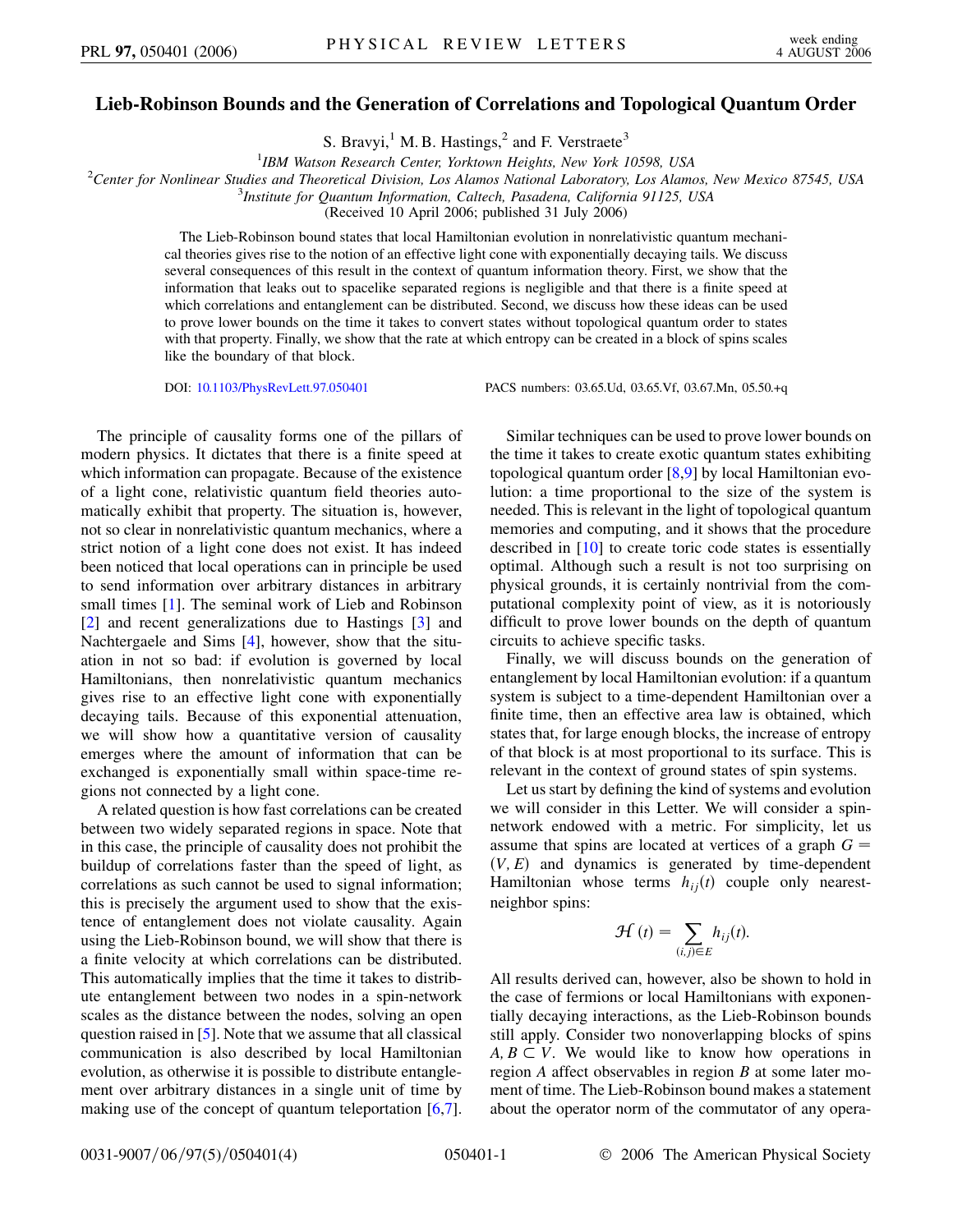tors  $O_A$  and  $O_B$  in regions *A* and *B* taken at different times; it states that

$$
\| [O_A(t), O_B(0)] \| \le c N_{\min} \| O_A \| \| O_B \| \exp \left(-\frac{L - v|t|}{\xi}\right),
$$

where *L* is the distance between *A* and *B* (the number of edges in the shortest path connecting *A* and *B*),  $N_{\text{min}} =$  $min\{|A|, |B|\}$  is the number of vertices in the smallest of *A* and *B*, while *c*, *v*,  $\xi > 0$  are constants [[11](#page-3-10)] depending only upon  $g = \max_{(i,j)\in E} \max_t ||h_{ij}(t)||$  and maximum vertex degree of the graph (which we assume to be constant) [[12\]](#page-3-11).

Let us first check that this indeed bounds the amount of information that can be sent from *A* to *B* through the spin network. Let  $C = V \setminus (A \cup B)$  be the part of the network to which neither *A* nor *B* have access. Without loss of generality, we can assume that *A* encodes Alice's message by applying some unitary transformation  $U_A^k$  on her subsystem, where *k* is varied depending on the information she wants to send; i.e., a different unitary operation is applied if she wants to send a different message (the most general operation she can implement is a completely positive map which can indeed be implemented by unitary evolution with an extra ancilla which can be included in region *A*). Waiting for time *t*, the whole system evolves according to the unitary operation  $U_{ABC}(t)$ . If the global initial state of the system is given by  $\rho_0$ , then we can interpret this procedure as a quantum channel where the input is

$$
\rho_{ABC}^k = U_A^k \rho_0 U_A^{k \dagger}
$$

and the output is

$$
\sigma_B^k(t) = \mathrm{Tr}_{AC}(U_{ABC}(t)\rho_{ABC}^k U_{ABC}^\dagger(t)).
$$

Let us show that  $\sigma_B^k(t)$  has a very weak dependence on *k*. Indeed, denote  $\sigma_B^0(t)$  the state that *B* would obtain if Alice would not have done anything (i.e.,  $U_A = \mathbb{1}$ ). Then for any observable  $O_B$  acting on the subsystem  $B$  and associated  $O_B(t) = U_{ABC}^{\dagger}(t)O_BU_{ABC}(t)$ , we have

$$
\begin{aligned} \operatorname{Tr}\{O_B[\sigma_B^0(t) - \sigma_B^k(t)]\} &= \operatorname{Tr}(\rho_0 U_A^{k\dagger}[U_A^k, O_B(t)]) \\ &\leq ||[U_A^k, O_B(t)]|| \leq \epsilon ||O_B||, \end{aligned}
$$

where  $\epsilon$  is given by the Lieb-Robinson bound:

$$
\epsilon = cN_{\min} \exp\biggl(-\frac{L-v|t|}{\xi}\biggr).
$$

<span id="page-1-0"></span>Therefore  $\sigma_B^k(t)$  and  $\sigma_B^0(t)$  are  $\epsilon$  close in the trace norm:

$$
\forall k: \|\sigma_B^k(t) - \sigma_B^0(t)\|_1 \le \epsilon. \tag{1}
$$

If the probabilities to implement the unitaries  $U_A^k$  are specified by  $\{p_k\}$ , then the amount of information that is sent through this quantum channel is given by the Holevo capacity [[13\]](#page-3-12):

$$
C_{\chi}(t) = S\left(\sum_{k} p_{k} \sigma_{B}^{k}(t)\right) - \sum_{k} p_{k} S(\sigma_{B}^{k}(t)),
$$

where  $S(\cdot \cdot \cdot)$  is the von Neumann entropy. Let *m* be the Hilbert space dimension of individual spins. Combining Eq.  $(1)$  $(1)$  with the Fannes inequality  $[14]$ ,

$$
|S(\eta_B) - S(\sigma_B)| \le \delta |B| \log m - \delta \log \delta,
$$
  

$$
\delta \equiv ||\eta_B - \sigma_B||_1,
$$

valid for any density operators  $\eta_B$ ,  $\sigma_B$  on the subsystem *B*, we can bound the capacity as  $C_{\chi}(t) \leq 2\epsilon (|B| \log m$ log $\epsilon$ ). Fix the time *t* and increase the distance *L*, such that size of *B* grows at most polynomially with *L*. Clearly, the capacity  $C_{\chi}(t)$  decreases exponentially fast with the distance  $L - v|t|$  and is hence negligible for distances  $L \gg v/t$ . This indeed proves that the amount of information that can be sent outside the light cone is exponentially small.

Let us next show that the amount of correlations that can be created by local Hamiltonian evolution vanishes also exponentially outside an effective light cone. Assume that we have a state  $|\psi\rangle$  with finite correlation length  $\chi$ , i.e., one in which all connected correlation functions,  $\langle O_A O_B \rangle_c \equiv$  $\langle \psi | O_A(t) O_B(t) | \psi \rangle - \langle \psi | O_A(t) | \psi \rangle \langle \psi | O_B(t) | \psi \rangle$ , decay exponentially:

$$
|\langle O_A O_B \rangle_c| \le \tilde{c} \exp\left(-\frac{L}{\chi}\right),\,
$$

for any regions *A*, *B* with separation *L*, and any operators  $O_A$ ,  $O_B$  normalized such that  $||O_A||$ ,  $||O_B|| \leq 1$ . The question we ask is the following: How long does it take to create correlations between two regions separated by a distance *L* when the evolution is generated by a local Hamiltonian? For this purpose, we need the following ingredient. Consider an operator  $O_A$  over region *A* and the corresponding time-evolved operator  $O_A(t)$ . We would like to prove that  $O_A(t)$  can be well approximated by an operator acting on spins *only* in the effective light cone of *A*. Choose an integer *l*, and let *S* denote the set of spins having distance at least *l* from *A*. Denote

$$
O_A^l(t) = \frac{1}{\operatorname{Tr}_S(\mathbb{1}_S)} \operatorname{Tr}_S(O_A(t)) \otimes \mathbb{1}_S.
$$

<span id="page-1-1"></span>Then the Lieb-Robinson bound allows us to prove that

$$
||O_A(t) - O_A^l(t)|| \le c|A| \exp\left(-\frac{l - v|t|}{\xi}\right).
$$
 (2)

Indeed, let U be a unitary operator acting on *S* and  $\mu(U)$  be the Haar measure for *U*. Then we have

$$
O_A^l(t) = \int d\mu(U) U O_A(t) U^{\dagger},
$$

and therefore

$$
||O_A(t) - O_A^l(t)|| \leq \int d\mu(U) ||[U, O_A(t)]||.
$$

Applying the Lieb-Robinson bound to the commutator [U,  $O_A(t)$ ] with  $N_{\text{min}}$  replaced by |*A*| we arrive at Eq. ([2](#page-1-1)).

050401-2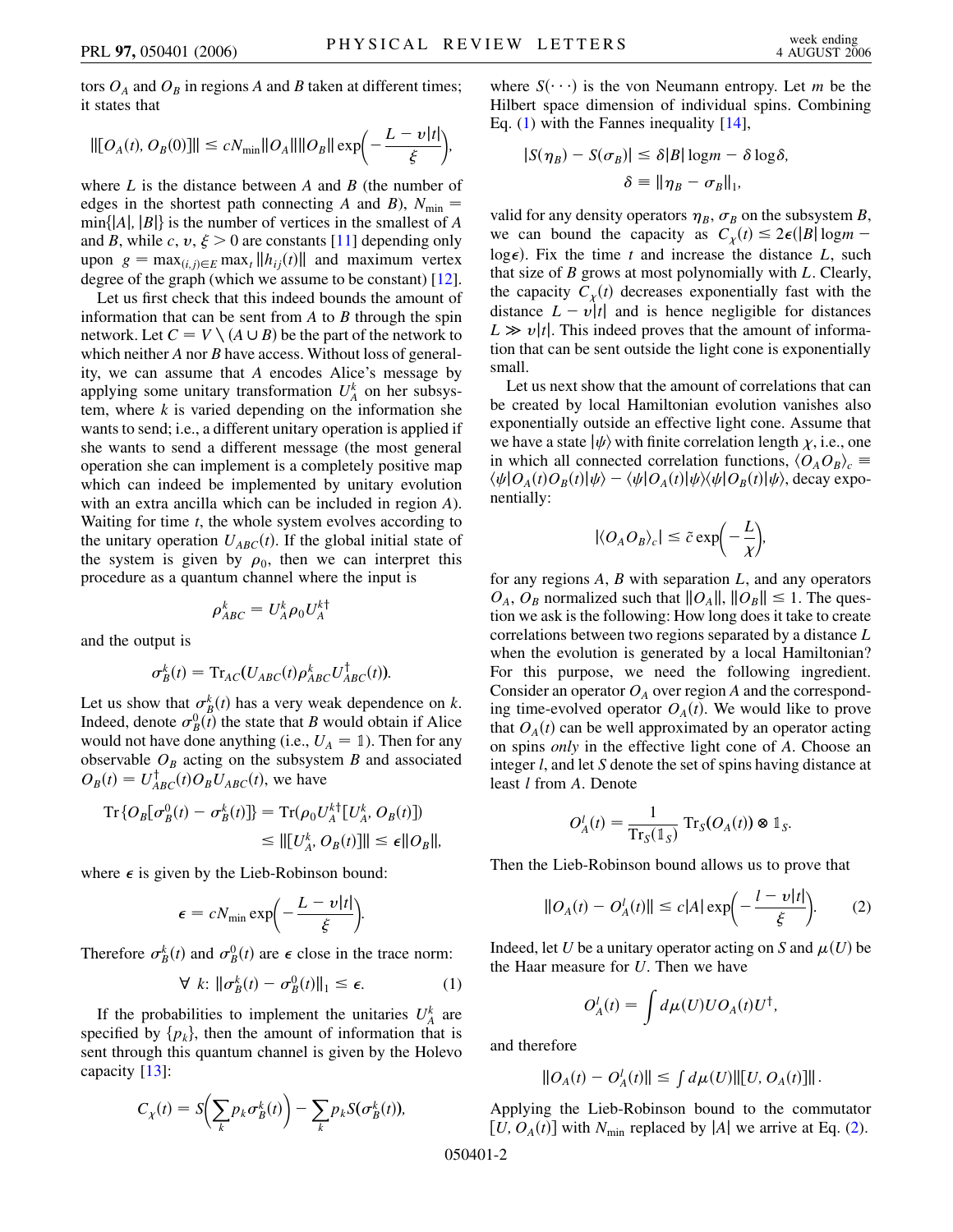We now consider the connected correlation function between  $O_A$  and  $O_B$  at time *t*. Taking into account  $||O_A^l(t)||$ ,  $||O_B^l(t)|| \le 1$ , we obtain  $|\langle O_A(t)O_B(t)\rangle_c| \le 2c(|A| +$  $|B|$ )  $\exp[-(l - vt)/\xi] + |\langle O_A^l(t)O_B^l(t)\rangle_c| \leq 2c(|A| + \xi)$  $|B|$  exp $[-(l - vt)/\xi] + \tilde{c}$  exp $[-(L - 2l)/\chi]$ . Picking the optimal  $l = (\chi vt + \xi L)/(\chi + 2\xi)$ , we find that the connected correlation function at time *t* is bounded by  $\bar{c}(|A| + |B|) \exp[-(L - 2vt)/\chi']$ , where  $\chi' = \chi + 2\xi$ , hence proving that there is indeed a bounded velocity at which correlations can be created.

As an application, let us consider the complexity of creating the Greenberger-Horne-Zeilinger (GHZ) state  $[15]$   $|\psi_{\text{GHZ}}\rangle = |00 \cdots 0\rangle + |11 \cdots 1\rangle$  out of the ferromagnetic state  $|\psi_{\text{ferr}}\rangle = | + + \cdots + \rangle$  where all spins point in the *x* direction; the spins are defined on an arbitrary lattice (e.g., square lattice). Because the connected correlations of  $|\psi_{\text{GHZ}}\rangle$  do not decay, as opposed to the case of  $|\psi_{\text{ferr}}\rangle$ , the above results imply that the time it will take to transform those states into each other by any time-dependent local Hamiltonian evolution scales linearly with the diameter of the system. Typically such lower bounds on quantum circuits are difficult to prove, but in this case the result follows directly from the Lieb-Robinson bounds.

Let us next apply the Lieb-Robinson techniques to a more exotic problem. The concept of topological quantum order (TQO) is exceptional in the sense that it is a property of a quantum state rather than of a Hamiltonian. Loosely speaking, a quantum state  $|\psi_1\rangle$  exhibits TQO if and only if there exists another one orthogonal to it,  $|\psi_2\rangle$ , such that for all local observables  $O_{\text{loc}}$  we have  $\langle \psi_1 | O_{\text{loc}} | \psi_1 \rangle =$  $\langle \psi_2 | O_{\text{loc}} | \psi_2 \rangle$  and  $\langle \psi_1 | O_{\text{loc}} | \psi_2 \rangle = 0$ . TQO arises most frequently on systems with a nontrivial topology, such as a torus. States with this property are natural candidates for protecting quantum information from decoherence: decoherence can be thought of as a process in which an external quantum system couples locally to the system of interest, and as such effectively acquires information about the state of the system. However, if the quantum information is stored in a superposition of the two orthogonal states with exactly the same local properties, then there is no way the environment can access that information, and if  $\langle \psi_1 | O_{\text{loc}} | \psi_2 \rangle = 0$ , there is no way the environment can correlate itself with it, and as such cannot decohere it.

Formally, we define states  $|\psi_1\rangle$ ,  $|\psi_2\rangle$  to have TQO with error  $(l, \epsilon)$  if for any observable  $O_{loc}$  with  $||O_{loc}|| = 1$ supported on a set with diameter *l* or less, we have  $|\langle \psi_1 | O_{\text{loc}} | \psi_1 \rangle - \langle \psi_2 | O_{\text{loc}} | \psi_2 \rangle| \leq 2\epsilon$  and  $|\langle \psi_1 | O_{\text{loc}} | \psi_2 \rangle| \leq$  $\epsilon$ . Colloquially, we say that a state is topologically ordered if it has TQO to accuracy  $(l, \epsilon)$ , where *l* is of order the linear size of the system, say, half the linear size, and  $\epsilon$  is exponentially small in *l*, while a state is not topologically ordered if it has topological order only to accuracy  $(l, \epsilon)$ with  $l$ ,  $\epsilon$  both of order unity.

We now ask the following question: Starting from a state  $|\psi_0\rangle$  which has no TQO, is it possible to find lower bounds on the time it would take to create a state  $|\psi_1\rangle$  (or "brother" state  $|\psi_2\rangle$ ) with TQO if we allow for any local time-dependent Hamiltonian evolution for a time *t* with associated unitary transformation *U*, so that  $|\psi_1\rangle = U|\psi_0\rangle$ ? We now prove by contradiction that, using the above colloquial definition of TQO, it requires a time *t* of order the linear size of the system to achieve this. Let the final state have TQO to accuracy  $(l_f, \epsilon_f)$ . Consider now the state  $|\psi_0\rangle = U^{\dagger}|\psi_2\rangle$ . Let  $O_{\text{loc}}$  be a norm-1 operator with support on a set of diameter  $l_i$  (here and below the graph  $G$ is a regular lattice in  $\mathbb{R}^d$ ). We have, from Eq. ([2\)](#page-1-1),  $|\langle \tilde{\psi}_0|O_{\text{loc}}|\tilde{\psi}_0\rangle - \langle \psi_0|O_{\text{loc}}|\psi_0\rangle| = |\langle \psi_2|U O_{\text{loc}}U^{\dagger}|\psi_2\rangle \langle \psi_1 | U O_{\text{loc}} U^{\dagger} | \psi_1 \rangle \leq O(\epsilon_f + l_i^d \exp[-(l_f - l_i - vt)/\xi]),$ and similar bounds for matrix elements of  $O<sub>loc</sub>$  between  $|\psi_0\rangle$  and  $|\tilde{\psi}_0\rangle$ . Then, since  $\langle \psi_0|\tilde{\psi}_0\rangle = 0$ , we can choose  $l_i = l_f/2$  in the above expression, and it follows that the initial state is topologically ordered to accuracy  $(\epsilon_i, l_i)$ with  $\epsilon_i = O(\epsilon_f + l_f^{d-1} \exp[-(l_f/2 - vt)/\xi]$  and  $l_i =$  $l_f/2$ . Using the colloquial definition of TQO, then if  $vt \ll$  $l_f/2$ , it follows that if the final state is topologically ordered, so is the initial state, finishing the proof. Again, the Lieb-Robinson bounds enable us to prove lower bounds on the circuit complexity, in this case for creating states with TQO. This proves, for example, that the strategy outlined in [[10](#page-3-9)] for creating toric code states is essentially optimal.

Until now, we have been considering the evolution generated by local Hamiltonians, and made quantitative statements about the speed at which correlations can be built up. In a similar vein, we can quantify how much entanglement or entropy can be generated by such an evolution. In particular, we are interested in the amount of entanglement that can be created per unit of time between a block of spins A and the rest of the system  $B =$  $V \setminus A$ . We want to bound the rate at which entanglement is created by any Hamiltonian of the form

$$
\mathcal{H}(t) = \mathcal{H}_A(t) + \mathcal{H}_B(t) + \sum_{k=1}^P r_k(t) \mathcal{J}_A^k \otimes \mathcal{J}_B^k,
$$

where operators  $J_A^k$ ,  $J_B^k$  act on their respective domains, and we assume  $||J_A^k||$ ,  $||J_B^k|| \le 1$ . Locality of  $\mathcal{H}(t)$  implies that the number of terms *P* in the sum is proportional to the perimeter of *A*. Any real-time evolution can be approximated to arbitrary precision by a Trotter decomposition where at each time only one term  $\mathcal{J}_A^k \otimes \mathcal{J}_B^k$  couples A, B. Now we can use the results derived in [[16\]](#page-3-15) and later generalized in [\[17\]](#page-3-16). It was derived there that the rate at which the entanglement, as measured by the entropy  $S(\rho_A)$ , can be created using any product norm-1 Hamiltonian  $\mathcal{J}_A \otimes \mathcal{J}_B$  is bounded above by a constant

$$
c^* = 2 \max_{0 \le x \le 1} \sqrt{x(1-x)} \log \frac{x}{1-x} \simeq 1.9.
$$

This result is rather nontrivial because the maximum entangling rate does not depend upon dimensions of Hilbert spaces describing *A* and *B* which may be arbitrarily large. Because of the Trotter approximation, we have